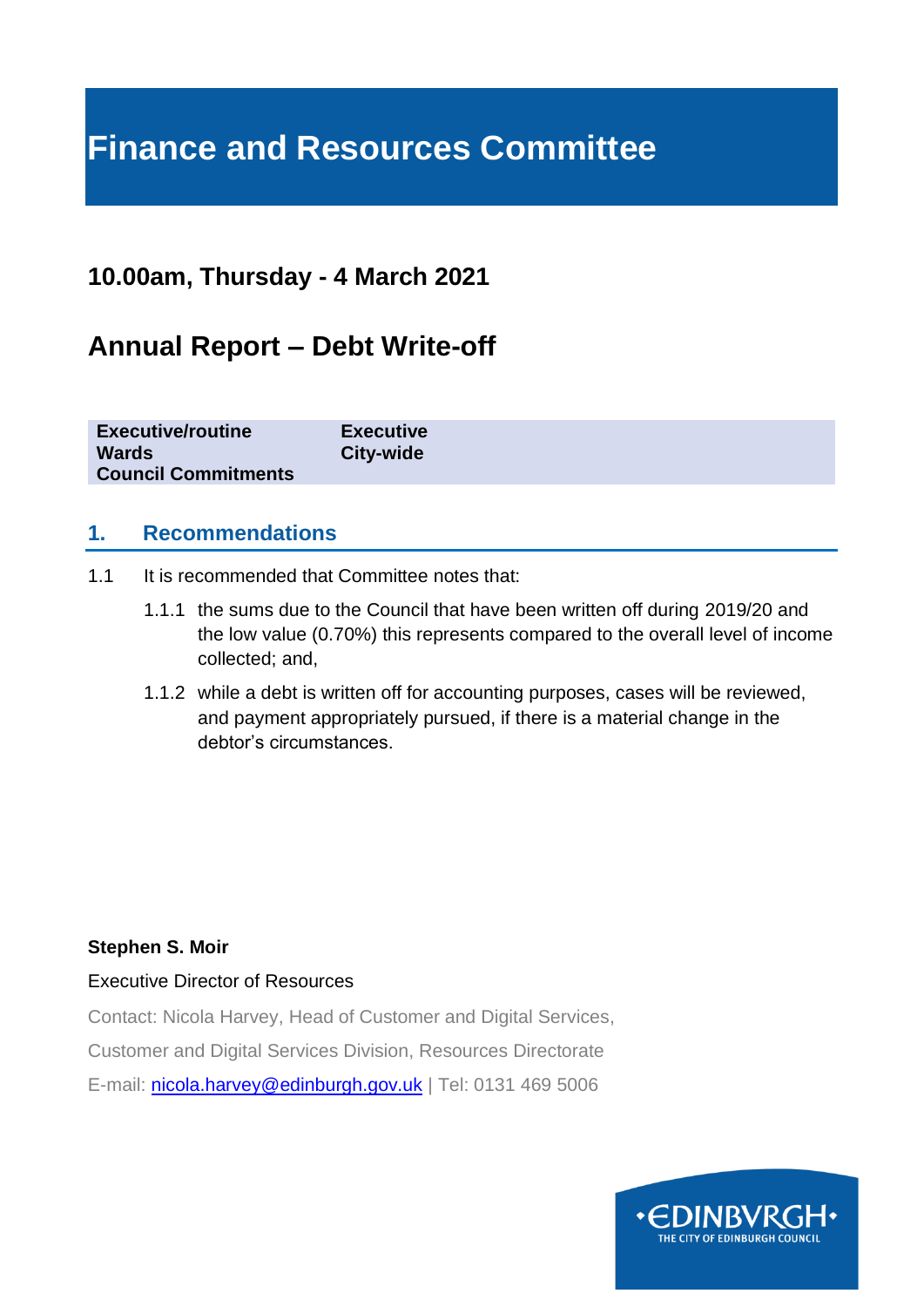**Report**

## **Annual Debt Write-off**

## **2. Executive Summary**

- 2.1 The Council is required to write off debt where there is little likelihood of it being recovered. This is good accounting practice and is carried out each financial year. This report provides Members with a summary of income streams deemed uncollectable and written off during 2019/20.
- 2.2 Debts are only written off when all possible methods of recovery have been exhausted and/or no formal legal action would be appropriate due to the nature or level of debt. Where debts are written off, the Council will still pursue recovery action if there is a material change of circumstance, such as the debtor can now be traced, or they become solvent, with a demonstrated ability to pay.

#### **3. Background**

3.1 The Council's Corporate Debt Policy approved on 3 September 2013 and reviewed and updated by the Policy and Sustainability Committee on 10 November 2020, requires an annual summary of in-year write-offs to be reported for scrutiny by the Finance and Resources Committee.

## **4. Main report**

- 4.1 Citizens, customers and businesses within Edinburgh have a responsibility to pay for the services they receive and the charges and rents they are liable for. It is essential that the Council pursues all monies due.
- 4.2 The Council adopted a Corporate Debt Policy in September 2013. This policy was developed around the principles of proportionality, consistency and transparency, and was subject to consultation and engagement with elected members, equalities and anti-poverty groups.
- 4.3 The Corporate Debt Policy allows a measured response to debt recovery, while recognising that a small proportion of the Council's overall income may not be collectable due to matters outside its control. Where a debt is assessed to be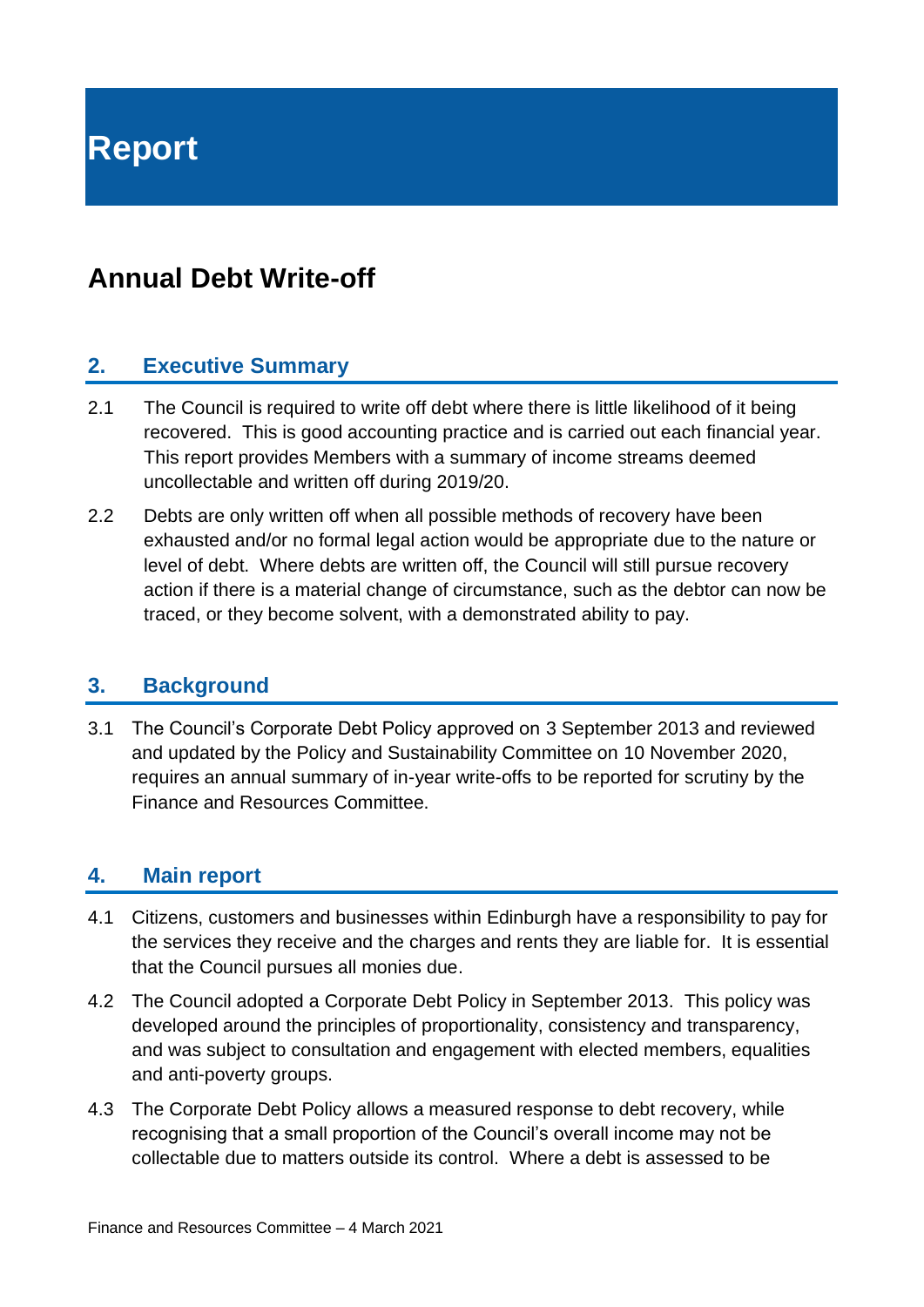irrecoverable it is subject to a write-off process that is consistent with recognised accounting best practice. The Council has sought to minimise the cost of write-offs by taking all appropriate action to recover what is due, with monies only being written off as a last resort after exhausting all other avenues.

- 4.4 Due to the time elapsing between invoice issue and any write off decision, the sums written off may not directly relate to the amounts billed during the year. This applies particularly in the case of parking charges, where the level of in-year write-offs in 2019/20 includes amounts from prior years.
- 4.5 The summary write-offs reported in Appendix 1 comprise of those debts written off in accordance with the Corporate Debt Policy and the Council's agreed Finance Rules. For the major income streams of Council Tax and Non-Domestic Rates write- off levels have tracked closely when comparing 2019/20 to 2018/19. This is consistent with the respective collection trends over recent years.
- 4.6 Appendix 2 provides an overview of typical considerations leading to debt being written off. An analysis of the reasons for miscellaneous/sundry, Council Tax and Non-Domestic Rates debt write offs is detailed in Appendix 3.
- 4.7 Appendix 4 provides details of parking debt to be written-off for 2019/20. The writeoff value for Parking/Bus Lane Charges is higher than in 2018/19. The increase can be partially attributed to the end of the existing Euro Parking Collection contract to recoup funds from foreign drivers. This contract is subject to procurement and is now able to progress following Brexit. Additionally, there has been a proactive exercise carried out by Sheriff Officers to cleanse redundant cases, this activity was last undertaken in 2016/17.

## **5. Next Steps**

5.1 Following approval, standard accountancy process will be followed for each debt type.

## **6. Financial impact**

- 6.1 This report details write-off debt values which should be viewed in the context of overall value of income collected and, Housing Benefit paid out and the percentage of debt written off, at 0.70%, is low compared with the sums involved.
- 6.2 Parking and traffic enforcement have a higher percentage of write offs than other streams. This is consistent with historical trends and reflects the nature of the debt type. The reasons for these write off values are detailed in Appendix 4.
- 6.3 Where appropriate, debts will be secured through inhibitions and / or charging orders. As detailed in Appendix 3, 48% of the write off value identified under miscellaneous/ sundry debt is underpinned by inhibitions. As a result of these actions any free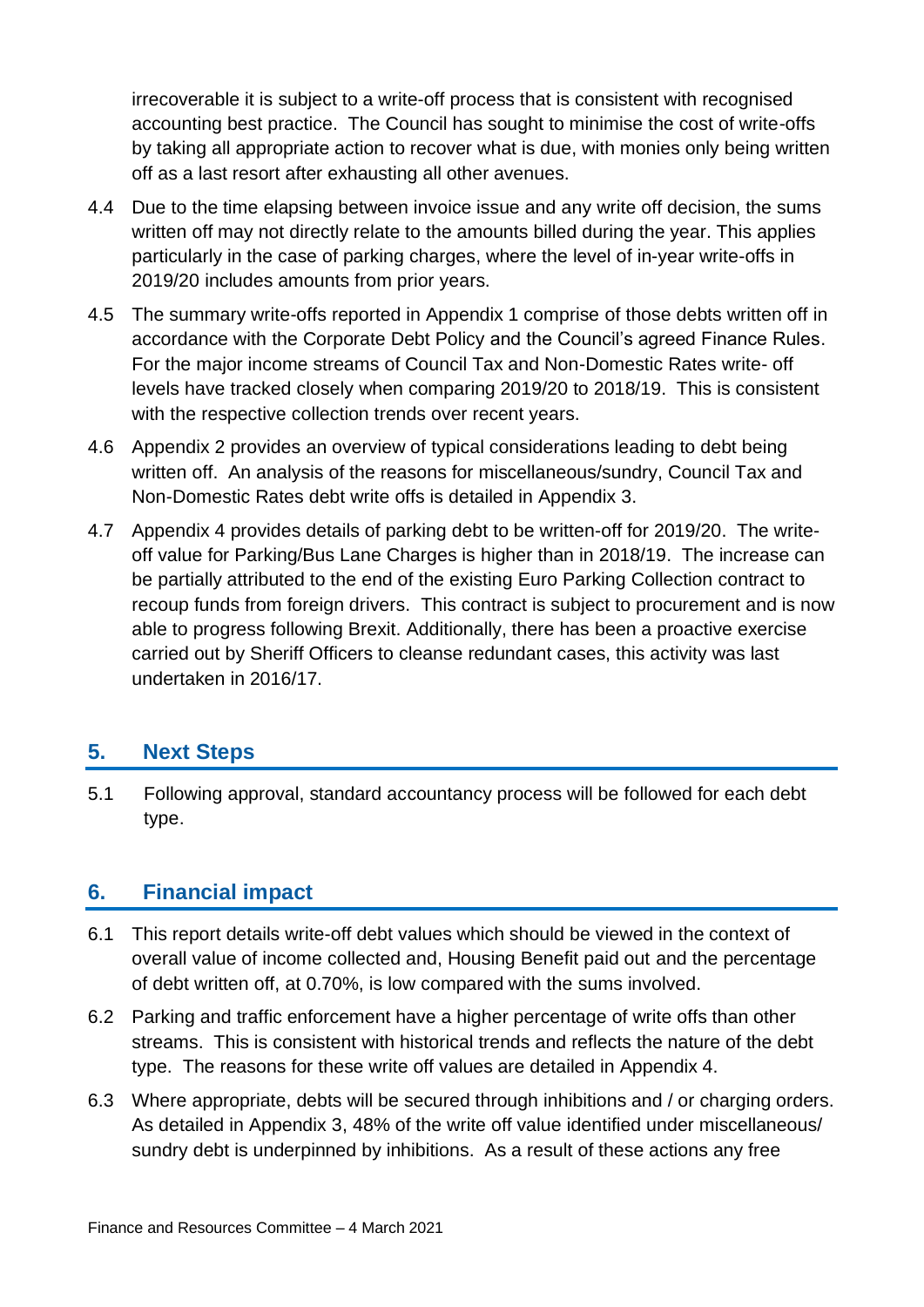proceeds from the future sale of the identified assets are used to settle the appropriate debt. The Council will also continue to seek settlement through liquidation, administration and sequestration procedures relevant to the debt type.

## **7. Stakeholder/Community Impact**

7.1 There is no direct impact on stakeholders or community arising from this report.

### **8. Background reading/external references**

- 8.1 Assurance Statement Customer, Corporate Debt Policy, Policy and Sustainability [Committee, Tuesday 10](https://democracy.edinburgh.gov.uk/ieListDocuments.aspx?CId=135&MId=5672&Ver=4) November 2020
- 8.2 Miscellaneous Debts [Write Off, Finance and Resources Committee, Thursday 29](https://democracy.edinburgh.gov.uk/ieListDocuments.aspx?CId=140&MId=5562&Ver=4) October 2020 [\(B Agenda Item\)](https://democracy.edinburgh.gov.uk/ieListDocuments.aspx?CId=140&MId=5562&Ver=4)
- 8.3 [Operational Governance Framework –](http://www.edinburgh.gov.uk/download/meetings/id/41679/item_no_82a_-_operational_governance_framework_-_review_of_scheme_of_delegation) Review of Scheme of Delegation, City of Edinburgh Council, 12 December 2013
- 8.4 [Compliance and Governance: Corporate Debt Policy,](http://www.edinburgh.gov.uk/download/meetings/id/40355/item_no_73_-_compliance_risk_and_governance_-_corporate_debt_policy) Corporate Policy and Strategy Committee**,** Tuesday, 3 September 2013

### **9. Appendices**

- 9.1 Appendix 1 Summary of written-off debt
- 9.2 Appendix 2 Reasons for recommending write-off of debt
- 9.3 Appendix 3 Analysis of Sundry Debt Written-off
- 9.4 Appendix 4 Analysis of Council Tax, Non-Domestic Rates and Housing Benefit Overpayments Written-off
- 9.5 Appendix 5 Parking Services debt written-off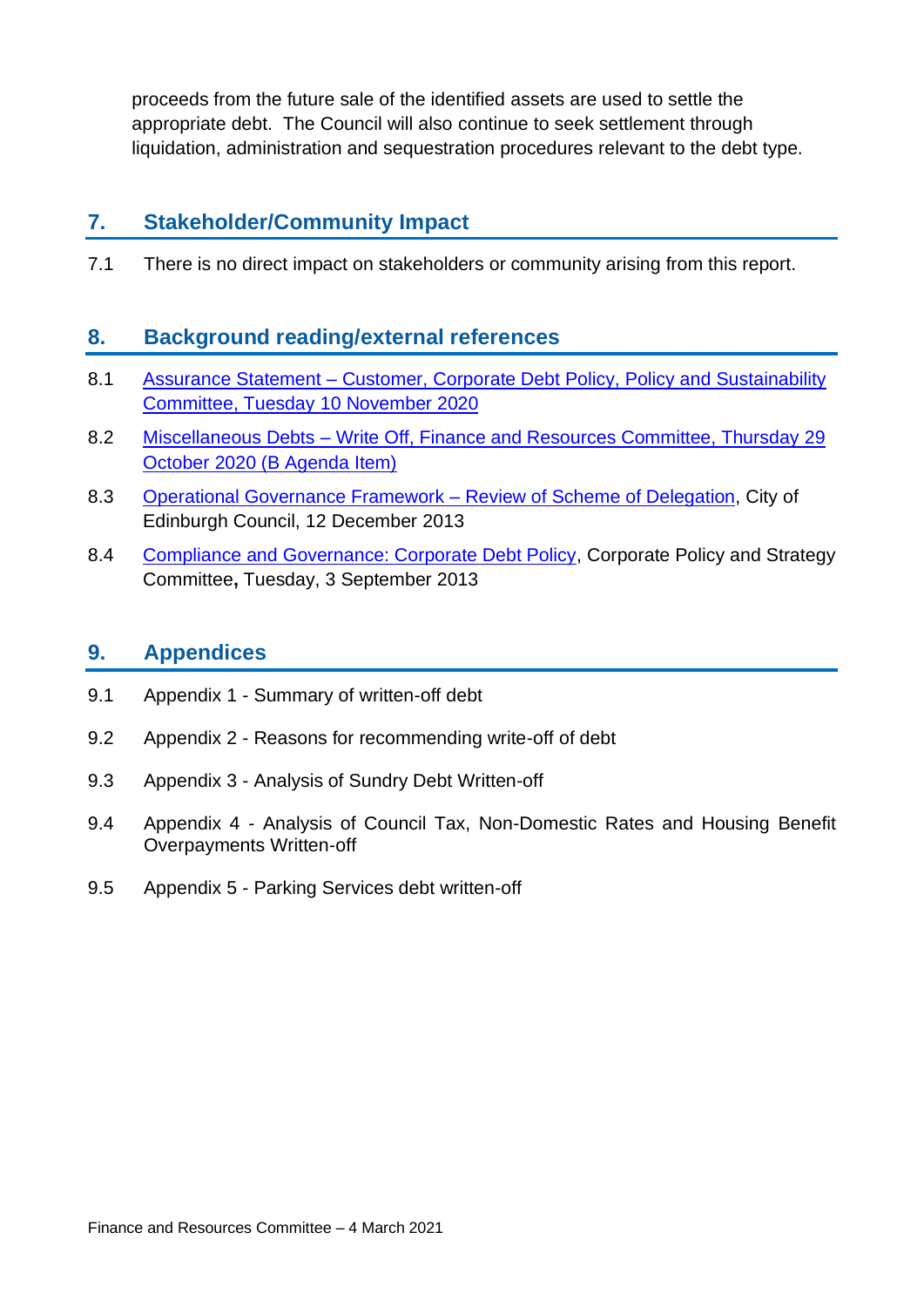| <b>Debt Type</b>                      | Total<br><b>Collected/Paid</b> | <b>Total Write-Off</b> | % of Overall<br><b>Collected/Paid</b> | <b>Comparison</b><br>2018/19<br>% of Overall<br><b>Collected/Paid</b> |  |  |  |
|---------------------------------------|--------------------------------|------------------------|---------------------------------------|-----------------------------------------------------------------------|--|--|--|
| Miscellaneous                         | £107,546,800                   | £170,527*              | 0.16%                                 | $0.39\%$ (0.4k)                                                       |  |  |  |
| Parking                               | £7,273,873                     | £1,616,675             | 22.23%                                | 16.1% ((1M)                                                           |  |  |  |
| Council Tax                           | £373,489,379                   | £1,870,205             | 0.50%                                 | $0.42\%$ (1.5M)                                                       |  |  |  |
| Non-Domestic Rates                    | £373,064,903                   | £3,174,813             | 0.85%                                 | $0.69\%$ (2.7M)                                                       |  |  |  |
| <b>Housing Benefit</b><br>Overpayment | £175,318,624                   | £428,783               | 0.24%                                 | $0.39\%$ (0.7M)                                                       |  |  |  |
| Total                                 | £1,036,693,578                 | £7,261,003             | 0.70%                                 | 0.60%                                                                 |  |  |  |

## **Appendix 1 - Summary of Written-off Debt**

\*£118k written off under delegated authority, with the remainder receiving Committee approval as part of the agreed write off limits detailed in the Council's Finance Rules.

Miscellaneous debt comprises a variety of debt types not included within any of the specific categories identified above, including sums due in respect of non-HRA rental properties, Health and Social Care accommodation and other related charges and trade waste. This debt type also includes amounts relating to billing undertaken on behalf of the Business Improvement Districts and Lothian Pension Fund.

The amount of miscellaneous debt written off in 2019/20 has reduced from 0.39% to 0.16%. This can mainly be attributed to ongoing process reviews involving service departments to enable a reduction of debt written off under "recovery exhausted" or "whereabouts unknown".

Further details of the amounts written off, and the reason for these write offs are shown at Appendix 3.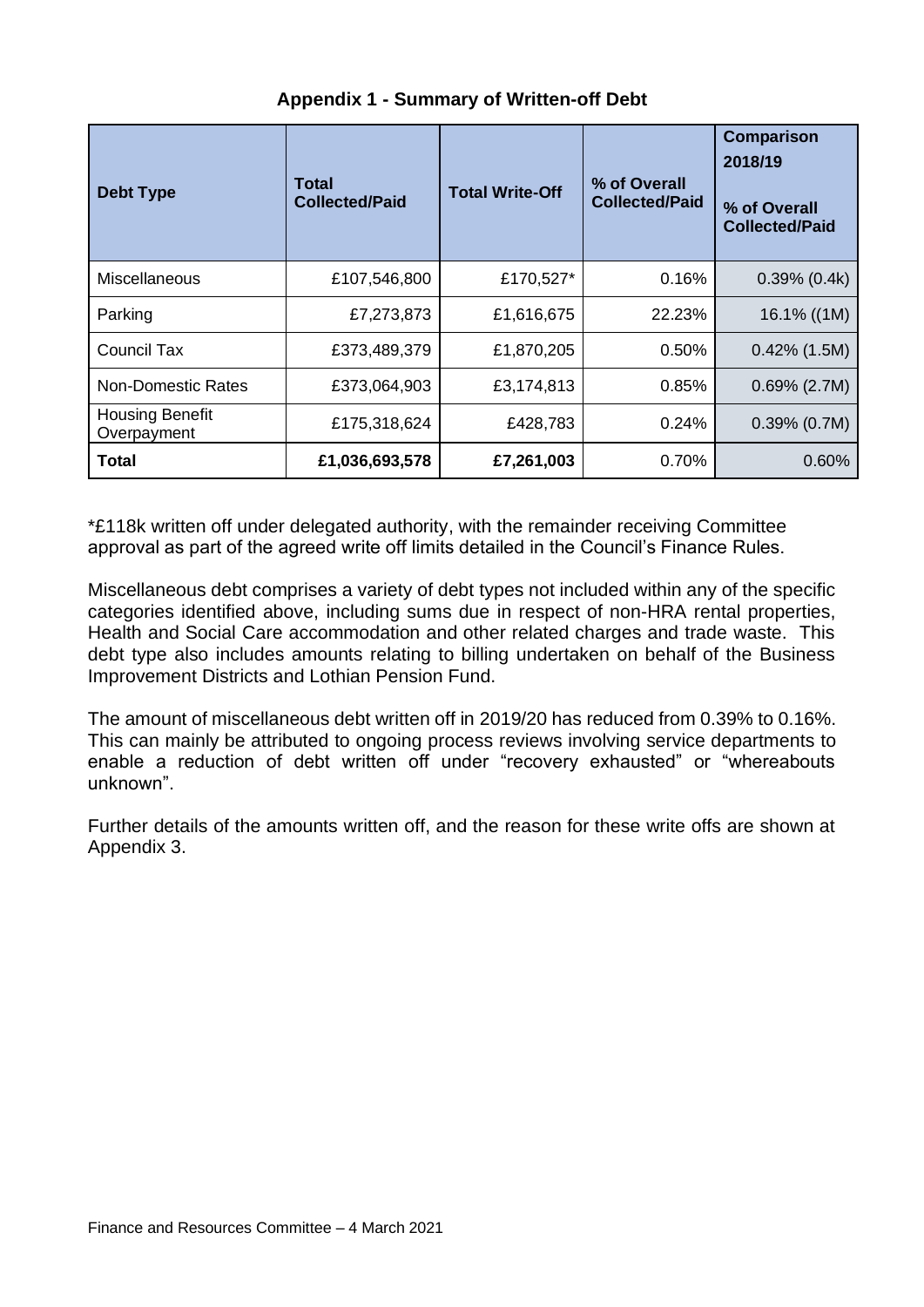| 1                       | <b>Collection Agent Report</b>                      | No available funds or assets to attach                                                                          |
|-------------------------|-----------------------------------------------------|-----------------------------------------------------------------------------------------------------------------|
| $\mathbf{2}$            | <b>Inhibition Registered</b>                        | Debtor prevented from free disposal of assets,<br>full recovery probable on asset realisation                   |
| 3                       | <b>Charging Order</b>                               | Deferred payment of statutory repairs or<br>residential care fees as charges recorded on<br>debtor's property   |
| $\overline{\mathbf{4}}$ | <b>Unemployed</b>                                   | No Attachable Assets, uneconomic to proceed                                                                     |
| 5                       | <b>Legal Services advice</b>                        | Debt unenforceable in Sheriff Court                                                                             |
| 6                       | <b>Legal Services advice</b>                        | Debt prescribed/time barred to pursue                                                                           |
| $\overline{7}$          | <b>Property repossessed</b>                         | Shortfall in funds                                                                                              |
| 8                       | <b>Debt Unenforceable</b>                           | Statutory Notice not served on Property/Owner                                                                   |
| 9                       | <b>Irrevocable Mandate</b><br><b>Held</b>           | No free funds on sale                                                                                           |
| 10                      | Director of Health and<br><b>Social Care advice</b> | Enforcement would cause undue financial<br>hardship as per Council Finance Rules                                |
| 11                      | In prison                                           | Debts not enforceable                                                                                           |
| 12                      | <b>Full and Final</b><br><b>Settlement</b>          | Balance irrecoverable                                                                                           |
| 13                      | <b>Trust Deed</b>                                   | Debtor has multiple debts and affairs now<br>handled by Trustee; dividend expected                              |
| 14                      | <b>Absconded/No Trace</b>                           | All reasonable attempts to find the debtor have<br>failed.                                                      |
| 15                      | <b>Deceased</b>                                     | Insufficient or no funds in the deceased's estate<br>to pay the amount outstanding.                             |
| 16                      | <b>Uneconomical to</b><br>pursue / pursue further   | When all recovery processes have been tried<br>or considered or the cost of proceeding would<br>be prohibitive. |
| 17                      | Sequestration/Liquidati<br>on/ Administration       | Suitable claim has been made                                                                                    |

| Appendix 2 - Reasons for recommending write-off of debt (excluding Parking) |
|-----------------------------------------------------------------------------|
|-----------------------------------------------------------------------------|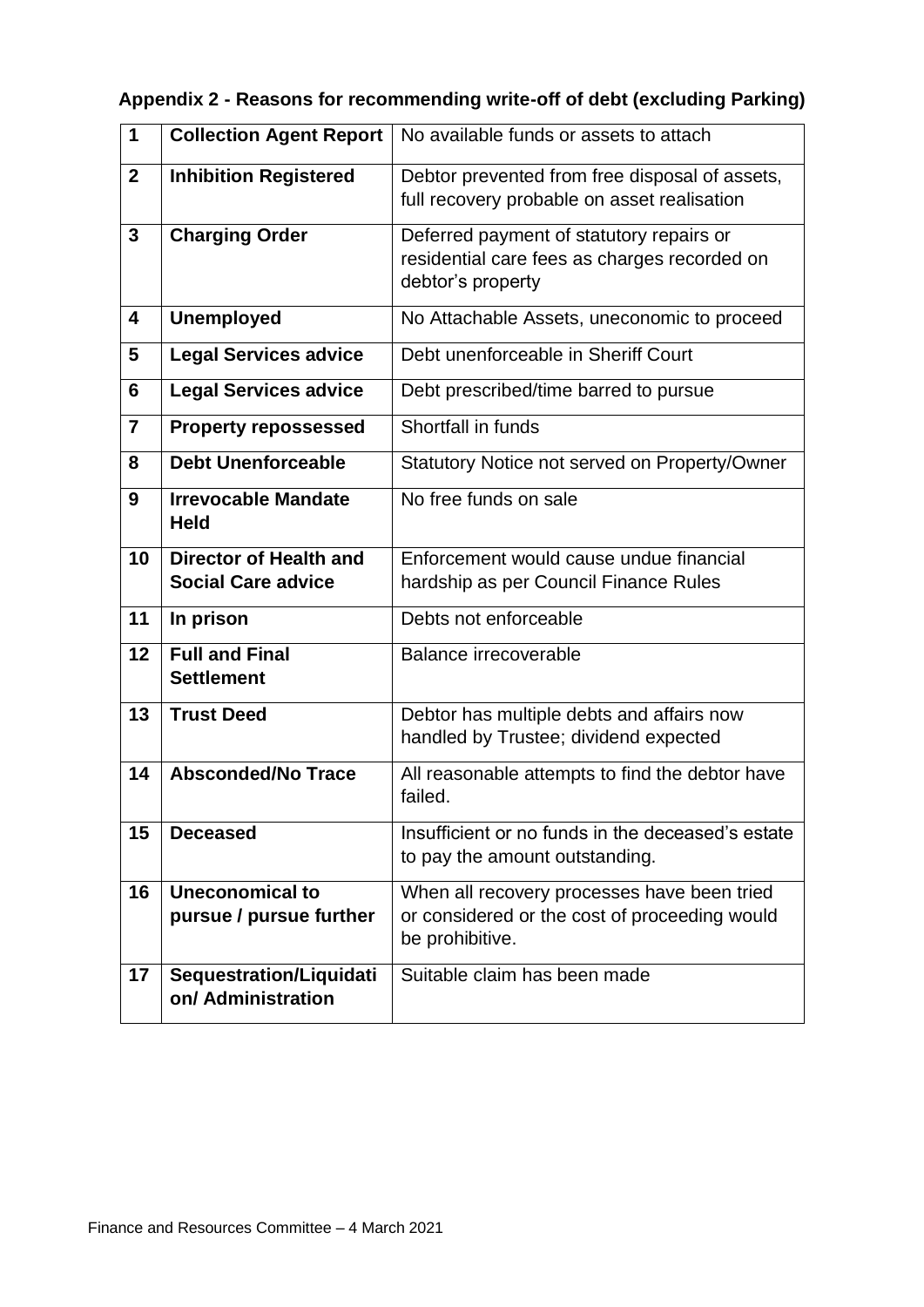### **Appendix 3 - Analysis of Sundry Debt Written-off**

|                                 |   |                 |   |                         |    |                  |                   |   |                 |   | Company<br>Dissolved/liquid |                                 |    |             |
|---------------------------------|---|-----------------|---|-------------------------|----|------------------|-------------------|---|-----------------|---|-----------------------------|---------------------------------|----|-------------|
|                                 |   |                 |   |                         |    | <b>Write off</b> | <b>Inhibition</b> |   | <b>Recovery</b> |   | ation/sequestrat            |                                 |    |             |
| Debt Type                       |   | <b>Deceased</b> |   | Lives Abroad recoveries |    |                  | Registered        |   |                 |   | Exhausted ion/trust deed    | Whereabouts unknown Grand Total |    |             |
| Accommodation Charges           | £ | 59,179.70       |   |                         |    |                  |                   |   |                 |   |                             |                                 |    | £ 59,179.70 |
| Care at Home / Home Care        | £ | 19,812.68       | £ | 24.90                   | £  | 136.04           |                   | £ | 67.50           |   |                             |                                 |    | £ 19,769.04 |
| Children and Families services  |   |                 |   |                         | £  | 267.78           |                   |   |                 | £ | 666.45                      |                                 | £  | 398.67      |
| Court Fees                      |   |                 |   |                         | £  | 32.97            |                   |   |                 |   |                             |                                 | ٠£ | 32.97       |
| Non-Council                     | £ | 1,739.66        |   |                         | £  | 60.00            |                   |   |                 |   |                             |                                 | £  | 1,679.66    |
| <b>Other Services</b>           | £ | 407.68          |   |                         |    | $E$ 2,086.73     | £10,450.54        |   |                 | £ | 839.35                      | £<br>82.96                      | £  | 9,693.80    |
| <b>Overpaid Housing Benefit</b> | £ | 1,130.88        |   |                         |    | £ 5,625.28       | £ 5,622.90        |   |                 | £ | 851.39                      | £<br>165.04                     | £  | 2,144.93    |
| Rents (commercial property)     |   |                 |   |                         | ٠£ | 178.84           |                   |   | £ 300.00        | £ | 26,382.82                   |                                 |    | £ 26,503.98 |
| Repairs                         | £ | 1,136.77        |   |                         | £  | 941.52           | £ 6,782.77        |   |                 |   |                             |                                 | £  | 6,978.02    |
| <b>Shared Repairs</b>           | £ | 127.09          | £ | 338.94                  | £  | 0.92             | £31,253.12        |   |                 | £ | 67.95                       | £<br>198.82                     |    | £ 31,985.00 |
| Social Work Services            | £ | 38.60           |   |                         | £  | 16.81            |                   |   |                 |   |                             |                                 | £  | 21.79       |
| <b>Statutory Repairs</b>        |   |                 |   |                         |    | £20,126.54       | £27,081.67        |   |                 | £ | 19.00                       |                                 | £  | 6,974.13    |
| Supporting People Charges       | £ | 5,049.91        |   |                         |    | 44.68            |                   |   |                 |   |                             | £<br>226.20                     | £  | 5,231.43    |
| <b>Grand Total</b>              | £ | 88,622.97       | £ | 363.84                  |    | $-E29,518.11$    | £81,191.00        |   | £ 367.50 $E$    |   | 28,826.96                   | £<br>673.02                     |    | £170,527.18 |
|                                 |   |                 |   |                         |    |                  |                   |   |                 |   |                             |                                 |    |             |

The table below shows an analysis of debt types included within Sundry Debt and the reasons for these amounts being written off.

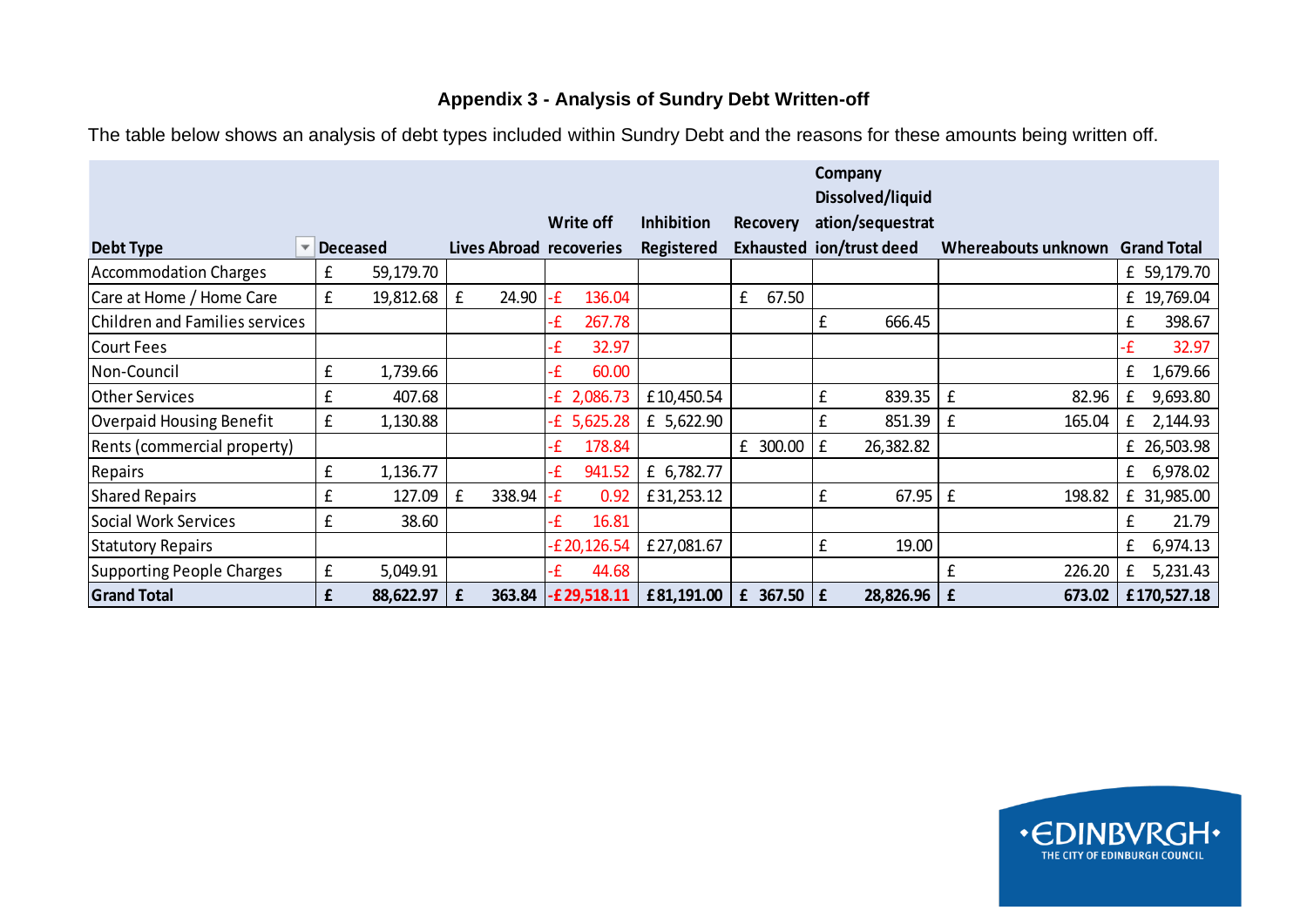## **Appendix 4 - Analysis of Council Tax, Non-Domestic Rates and Housing Benefit Overpayments Written-off**

The table below shows an analysis of debt types and the reasons for these amounts being written off (all figures are net of write ons).

| <b>Debt Type</b>                       | <b>Recovery</b><br><b>Exhausted</b> | <b>No</b><br><b>Available</b><br><b>Funds</b> | <b>Service</b><br><b>Manager</b><br><b>Request</b> | <b>Whereabouts</b><br>unknown | Liquidation /<br><b>Administration</b><br>Trust Deed,<br>etc | Legal<br><b>Advice/</b><br>Appeal<br><b>Decisions</b> | <b>Transfers btw</b><br><b>Claims/Properties</b> | <b>System</b><br>Adjs /<br><b>Anomalies</b> | <b>Total</b><br><b>Written Off</b> |
|----------------------------------------|-------------------------------------|-----------------------------------------------|----------------------------------------------------|-------------------------------|--------------------------------------------------------------|-------------------------------------------------------|--------------------------------------------------|---------------------------------------------|------------------------------------|
| <b>Council Tax</b>                     | 29,928                              | 242,464                                       | 13,496                                             |                               | 1,551,045                                                    | 11,809                                                |                                                  | 21,464                                      | 1,870,205                          |
| <b>NDR</b>                             | 38,839                              | 618,733                                       | $-18,775$                                          |                               | 448,645, ا                                                   | 87,696                                                |                                                  | $-325$                                      | 3,174,813                          |
| <b>Housing Benefit</b><br>Overpayments |                                     | 89,909                                        | 15,143                                             | 742                           | 71,432                                                       | 6,931                                                 | 244,626                                          |                                             | 428,783                            |

**Notes**

| <b>Council Tax</b>                  | Total written off was £1880753 and £10548 was written back on, leaving net of £1870205                                                                                                                                                                                                                        |
|-------------------------------------|---------------------------------------------------------------------------------------------------------------------------------------------------------------------------------------------------------------------------------------------------------------------------------------------------------------|
| <b>NDR</b>                          | Total written off was £3265226 and £90413 was written back on, leaving net of £3174813                                                                                                                                                                                                                        |
| <b>Housing Benefit Overpayments</b> | Manual adjustments to enable overpayments to be transferred - Written off in one claim and manually created<br>in another                                                                                                                                                                                     |
| <b>Service Manager Request</b>      | Low value items where departmental discretion has been used, including complaints                                                                                                                                                                                                                             |
| <b>System Adjustments/Anomalies</b> | The Council Tax entry £21,464 relates to a known database payment error where there has been a property.<br>band reduction. A bill for 1996, is generated in error by the system and is written off as part of agreed procedure<br>The NDR entry $-E325$ relates to system rounding which is amended annually |